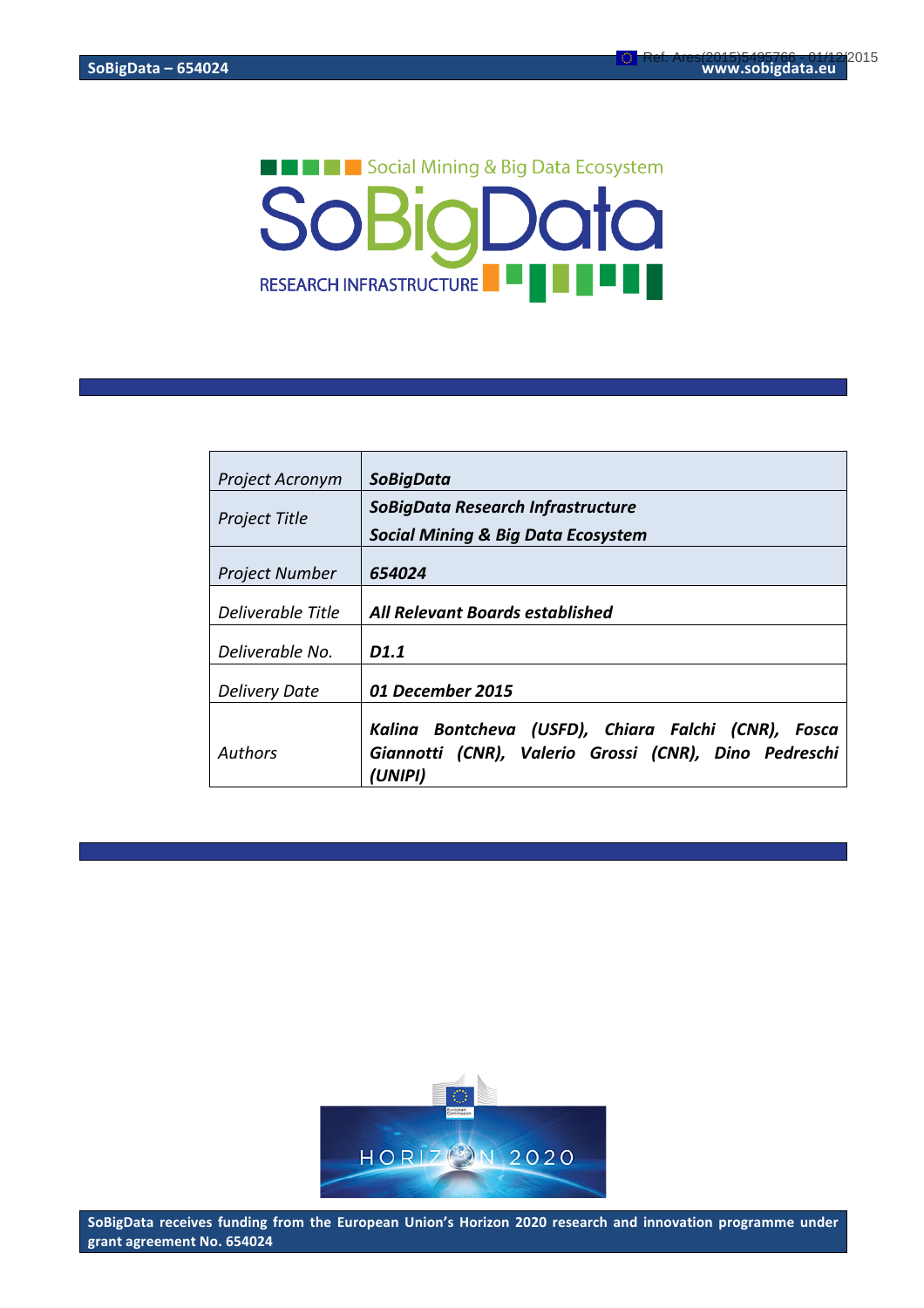## **DOCUMENT INFORMATION**

| <b>PROJECT</b>                              |                                                                                                                      |  |
|---------------------------------------------|----------------------------------------------------------------------------------------------------------------------|--|
| <b>Project Acronym</b>                      | SoBigData                                                                                                            |  |
| <b>Project Title</b>                        | SoBigData Research Infrastructure<br>Social Mining & Big Data Ecosystem                                              |  |
| <b>Project Start</b>                        | 1st September 2015                                                                                                   |  |
| <b>Project Duration</b>                     | 48 months                                                                                                            |  |
| <b>Funding</b>                              | H2020-INFRAIA-2014-2015                                                                                              |  |
| <b>Grant Agreement No.</b>                  | 654024                                                                                                               |  |
| <b>DOCUMENT</b>                             |                                                                                                                      |  |
| <b>Deliverable No.</b>                      | D1.1                                                                                                                 |  |
| <b>Deliverable Title</b>                    | All Relevant Boards established                                                                                      |  |
| <b>Contractual Delivery Date</b>            | 01 December 2015                                                                                                     |  |
| <b>Actual Delivery Date</b>                 | 01 December 2015                                                                                                     |  |
| Author(s)                                   | Kalina Bontcheva (USFD), Chiara Falchi (CNR), Fosca Giannotti (CNR), Valerio<br>Grossi (CNR), Dino Pedreschi (UNIPI) |  |
| Editor(s)                                   | Kalina Bontcheva (USFD), Valerio Grossi (CNR)                                                                        |  |
| <b>Reviewer(s)</b>                          | Kalina Bontcheva (USFD), Fosca Giannotti (CNR), Hamish Cunningham<br>(USFD)                                          |  |
| Contributor(s)                              | Gerhard Gossen (LUH), Gennady Andrienko (FRH), Marlon Dumas (UT)                                                     |  |
| <b>Work Package No.</b>                     | WP1                                                                                                                  |  |
| <b>Work Package Title</b>                   | Management                                                                                                           |  |
| <b>Work Package Leader</b>                  | <b>CNR</b>                                                                                                           |  |
| <b>Work Package Participants</b>            | CNR, USFD, UNIPI, FRH, UT, IMT, LUH, KCL, SNS, AALTO, ETHZ, TUDelft                                                  |  |
| <b>Dissemination</b>                        | PU                                                                                                                   |  |
| <b>Nature</b>                               | Report                                                                                                               |  |
| <b>Version / Revision</b>                   | V1.0                                                                                                                 |  |
| Draft / Final                               | Final                                                                                                                |  |
| <b>Total No. Pages</b><br>(including cover) | 14                                                                                                                   |  |
| <b>Keywords</b>                             | project role, project management, relevant boards                                                                    |  |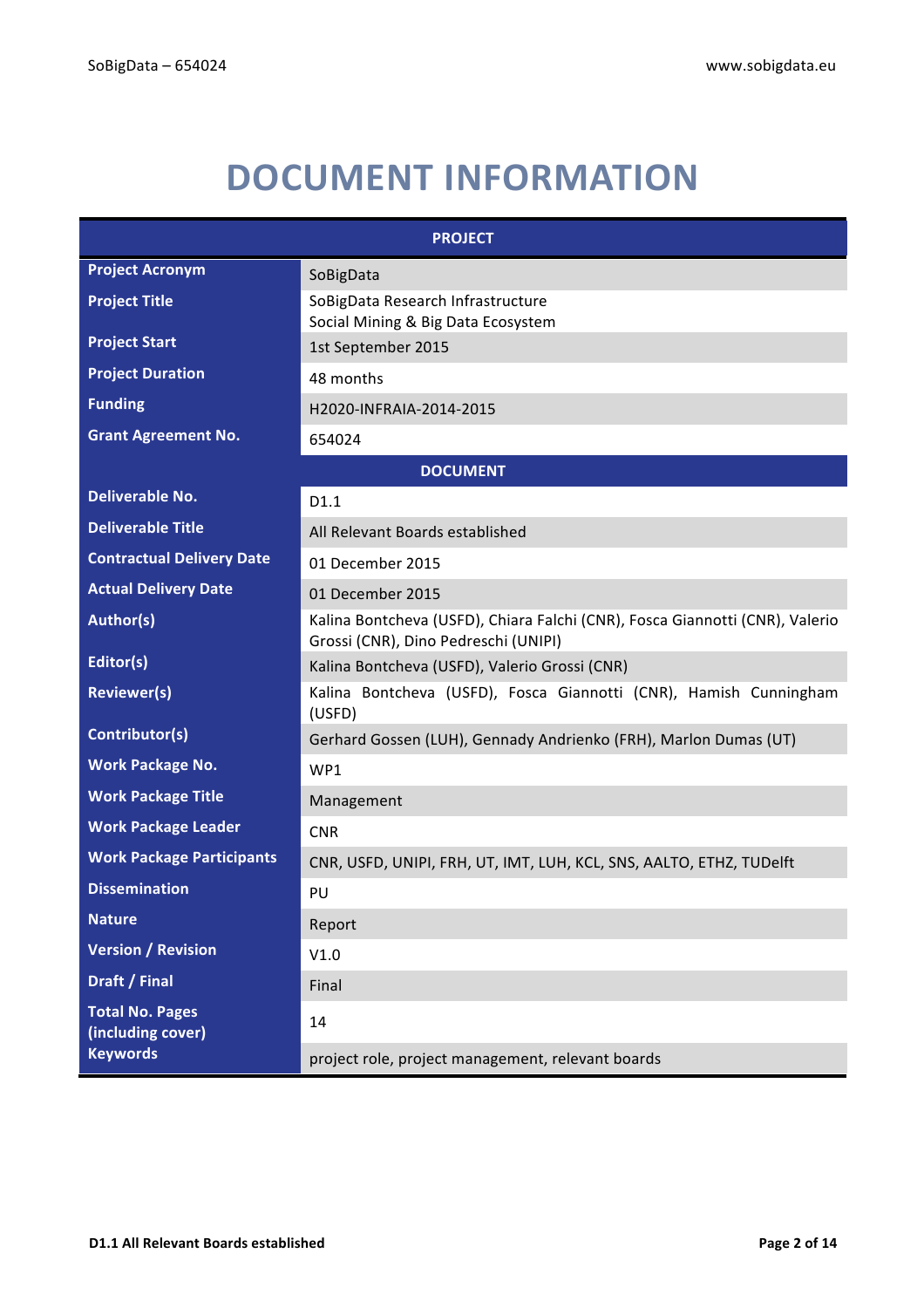## **DISCLAIMER**

SoBigData (654024) is a Research and Innovation Action (RIA) funded by the European Commission under the Horizon 2020 research and innovation programme.

SoBigData proposes to create the Social Mining & Big Data Ecosystem: a research infrastructure (RI) providing an integrated ecosystem for ethic-sensitive scientific discoveries and advanced applications of social data mining on the various dimensions of social life, as recorded by "big data". Building on several established national infrastructures, SoBigData will open up new research avenues in multiple research fields, including mathematics, ICT, and human, social and economic sciences, by enabling easy comparison, re-use and integration of state-of-the-art big social data, methods, and services, into new research.

This document contains information on SoBigData core activities, findings and outcomes and it may also contain contributions from distinguished experts who contribute as SoBigData Board members. Any reference to content in this document should clearly indicate the authors, source, organisation and publication date.

The document has been produced with the funding of the European Commission. The content of this publication is the sole responsibility of the SoBigData Consortium and its experts, and it cannot be considered to reflect the views of the European Commission. The authors of this document have taken any available measure in order for its content to be accurate, consistent and lawful. However, neither the project consortium as a whole nor the individual partners that implicitly or explicitly participated the creation and publication of this document hold any sort of responsibility that might occur as a result of using its content.

The European Union (EU) was established in accordance with the Treaty on the European Union (Maastricht). There are currently 27 member states of the European Union. It is based on the European Communities and the member states' cooperation in the fields of Common Foreign and Security Policy and Justice and Home Affairs. The five main institutions of the European Union are the European Parliament, the Council of Ministers, the European Commission, the Court of Justice, and the Court of Auditors (http://europa.eu.int/).

Copyright © The SoBigData Consortium 2015. See http://project.sobigdata.eu/ for details on the copyright holders.

For more information on the project, its partners and contributors please see http://project.sobigdata.eu/. You are permitted to copy and distribute verbatim copies of this document containing this copyright notice, but modifying this document is not allowed. You are permitted to copy this document in whole or in part into other documents if you attach the following reference to the copied elements: "Copyright © The SoBigData Consortium 2015."

The information contained in this document represents the views of the SoBigData Consortium as of the date they are published. The SoBigData Consortium does not guarantee that any information contained herein is error-free, or up to date. THE SoBigData CONSORTIUM MAKES NO WARRANTIES, EXPRESS, IMPLIED, OR STATUTORY, BY PUBLISHING THIS DOCUMENT.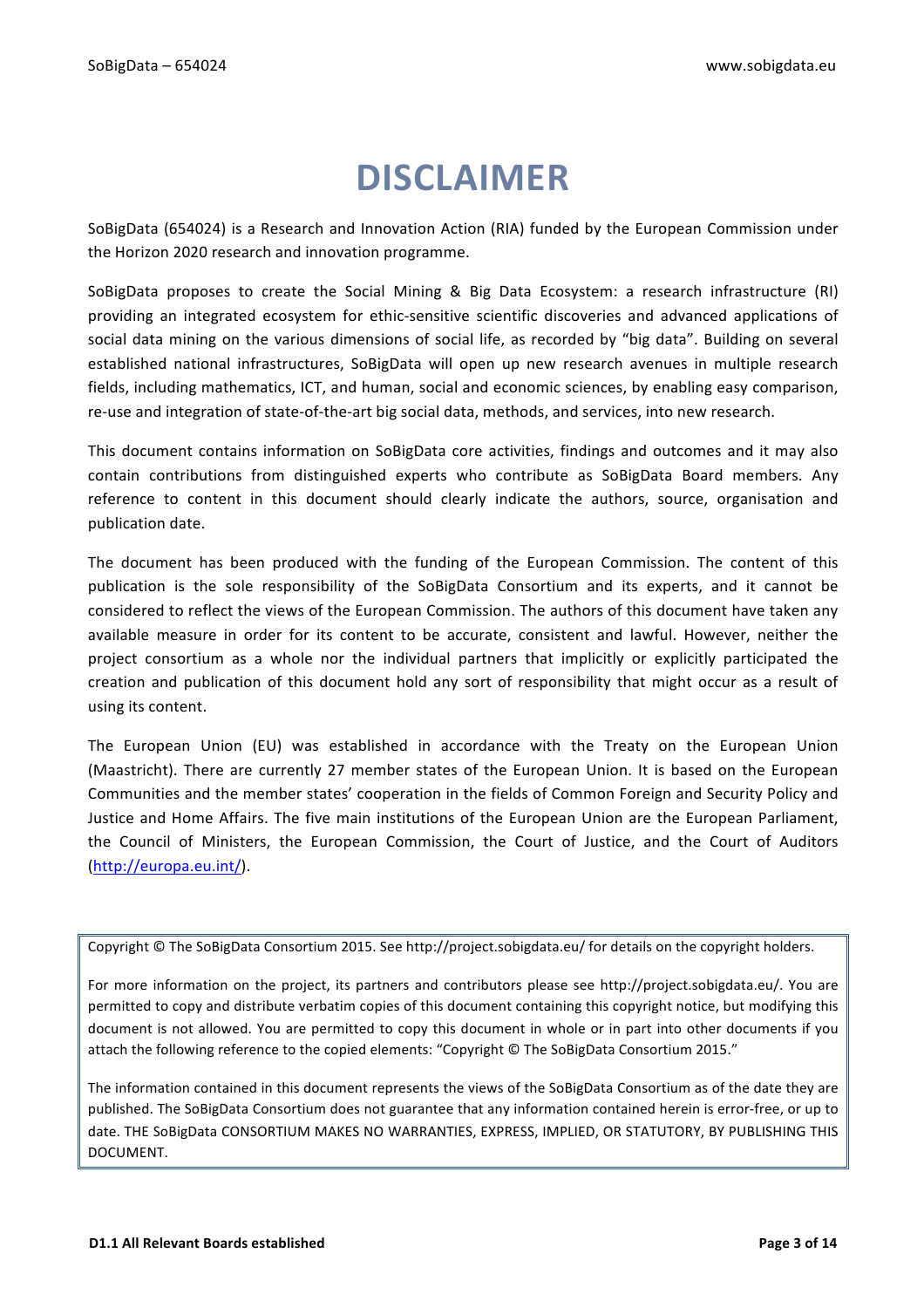## **GLOSSARY**

| <b>ABBREVIATION</b> | <b>DEFINITION</b>                         |
|---------------------|-------------------------------------------|
| PC                  | Project Coordinator                       |
| PM                  | Project Manager                           |
| PAM                 | Project Administrative Manager            |
| PMB                 | Project Management Board                  |
| GA                  | <b>General Assembly</b>                   |
| <b>TMB</b>          | Transnational Access - Management Board   |
| <b>USP</b>          | <b>International User Selection Panel</b> |
| PAB                 | Project Advisory Board                    |
| <b>PMT</b>          | Project Management Team                   |
| <b>PSB</b>          | Project Steering Board                    |
| <b>WP</b>           | Work Package                              |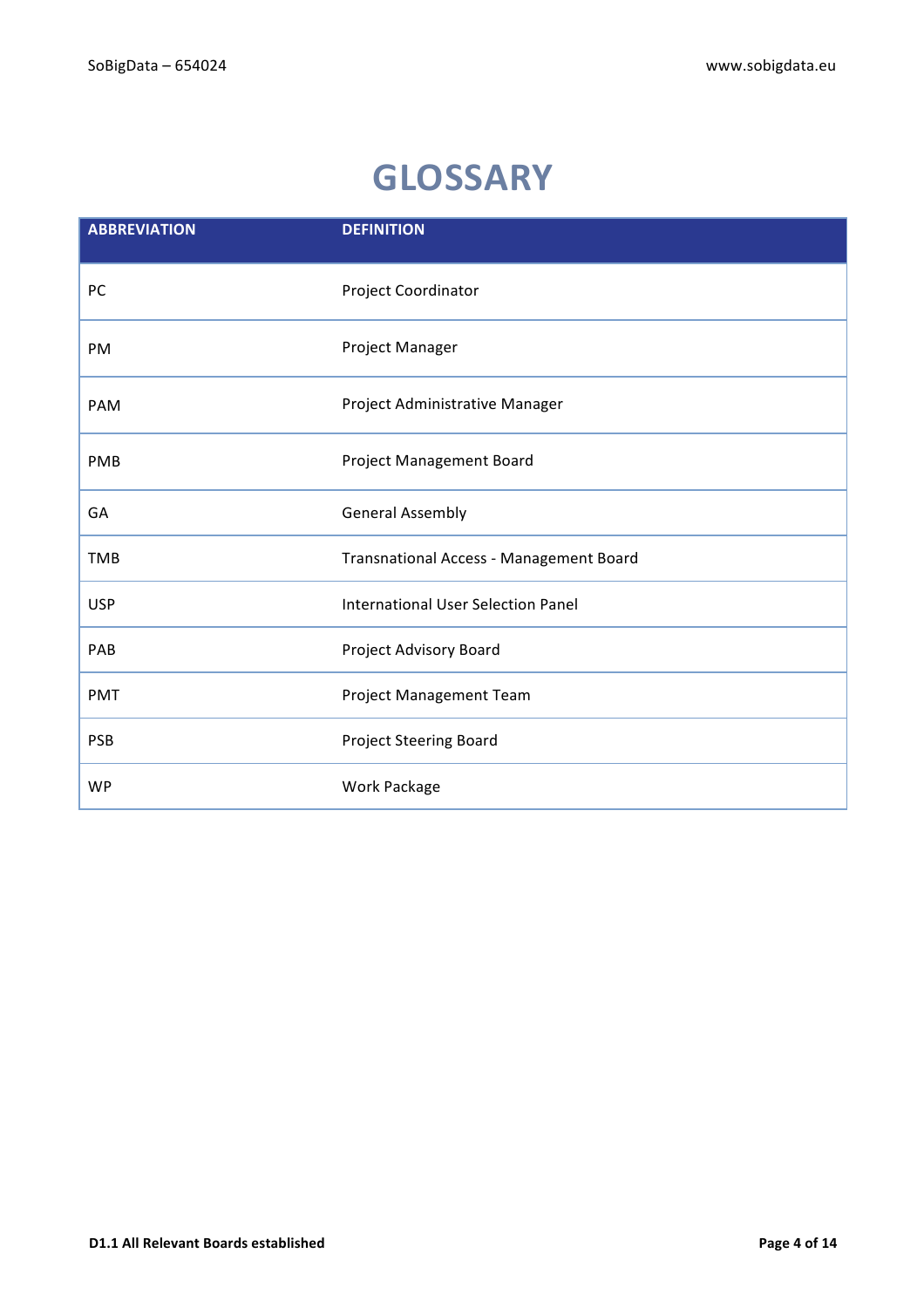## **TABLE OF CONTENT**

| $\mathbf{1}$            |  |  |
|-------------------------|--|--|
| 1.1                     |  |  |
| 1.2                     |  |  |
| 1.3                     |  |  |
| 1.4                     |  |  |
| $\overline{2}$          |  |  |
| 2.1                     |  |  |
| 2.1.1                   |  |  |
| 2.1.2                   |  |  |
| 2.1.3                   |  |  |
|                         |  |  |
| $\overline{\mathbf{3}}$ |  |  |
| 3.1                     |  |  |
| 3.1.1                   |  |  |
| 3.2                     |  |  |
| 3.2.1                   |  |  |
| 3.3                     |  |  |
| 3.3.1                   |  |  |
| 3.4                     |  |  |
| 3.4.1                   |  |  |
| 3.5                     |  |  |
| 3.5.1                   |  |  |
| 3.6                     |  |  |
| 3.6.1                   |  |  |
| 3.7                     |  |  |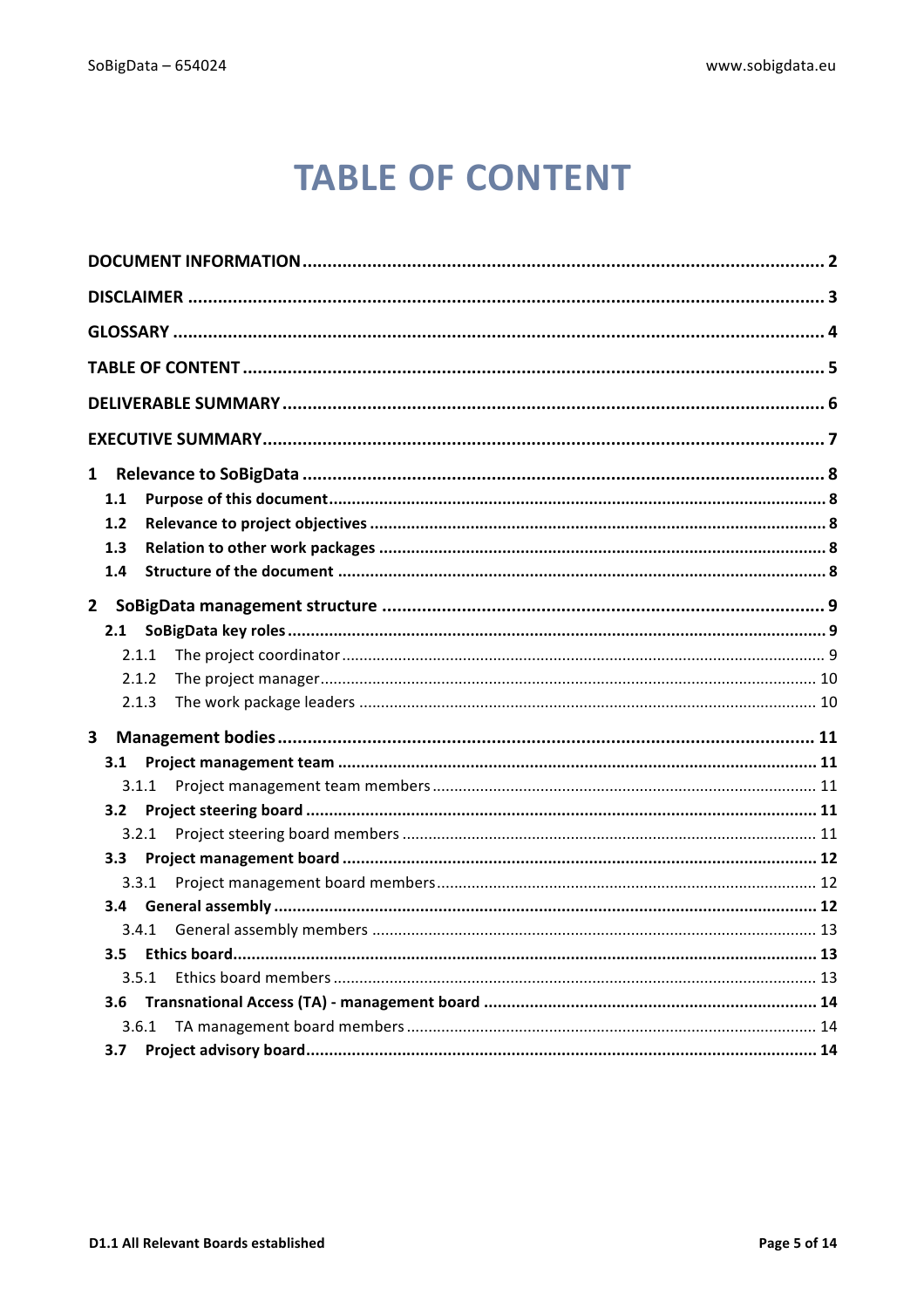## **DELIVERABLE SUMMARY**

This deliverable reports the definition and the installation of the boards for the project management. This deliverable includes 3 sections:

- Section 1: proposes an introduction of the aim of the deliverable and its relation with the other work packages.
- Section 2: introduces the project management structure, and shows the interraction between the bodies of the project. Moreover it describes the key role inside the project.
- Section 3: outlines a detailed description of all management boards. All the descriptions include the name of the members for every established board.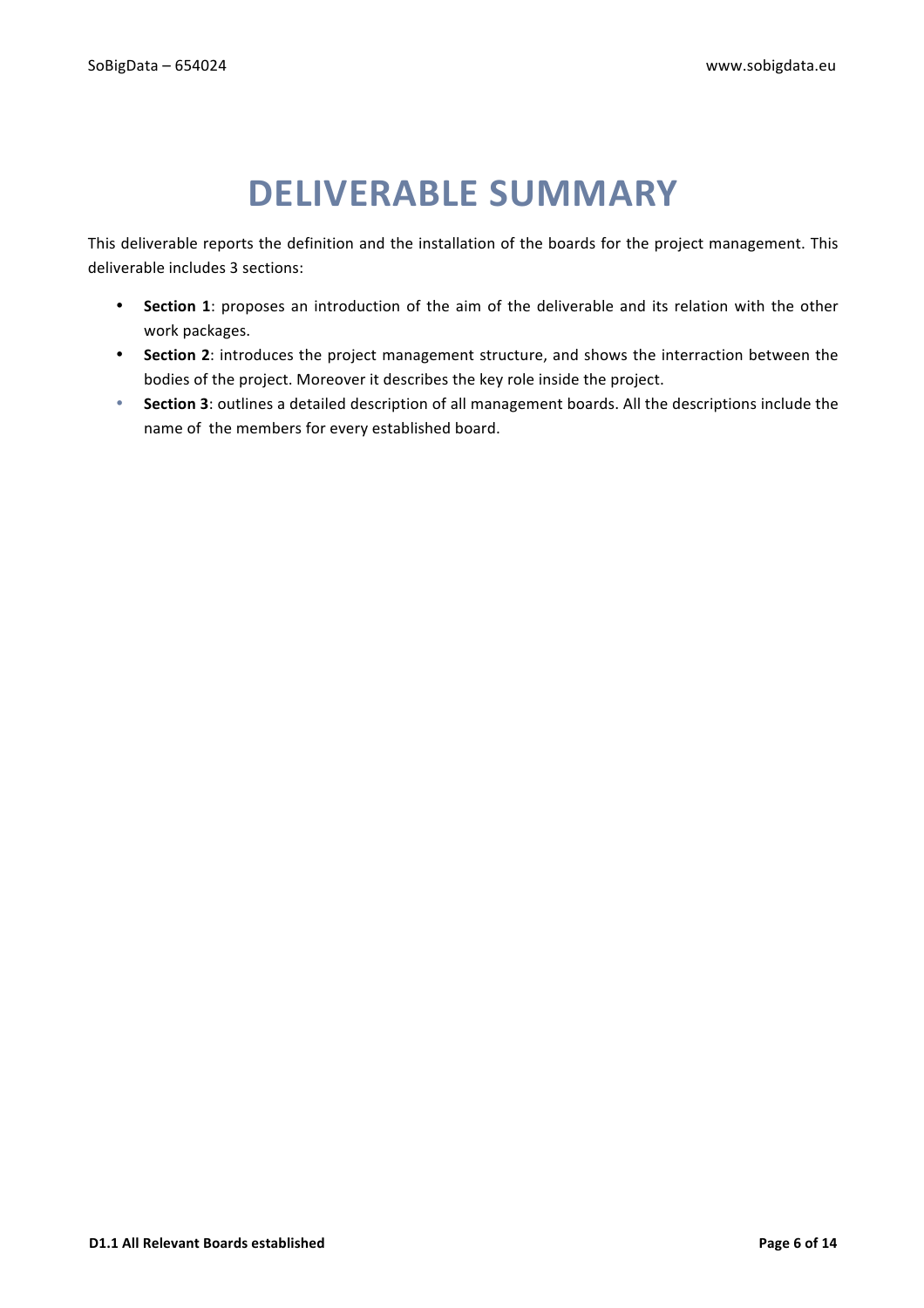## **EXECUTIVE SUMMARY**

This document provides a full description of the project management structure. On the one hand, it describes the key project roles; namely the *project coordinators*, *project manager* and *work package leaders*. Furthemore, it provides the list of members for each key role.

On the other hand, this deliverable overviews all the relevant boards established into SoBigData project. The boards described include: the *project management board*, *project management team*, *project steering board, general assembly, ethics board, transnational access - management board and the project advisory board*. All the descriptions include the name of the members for every established board.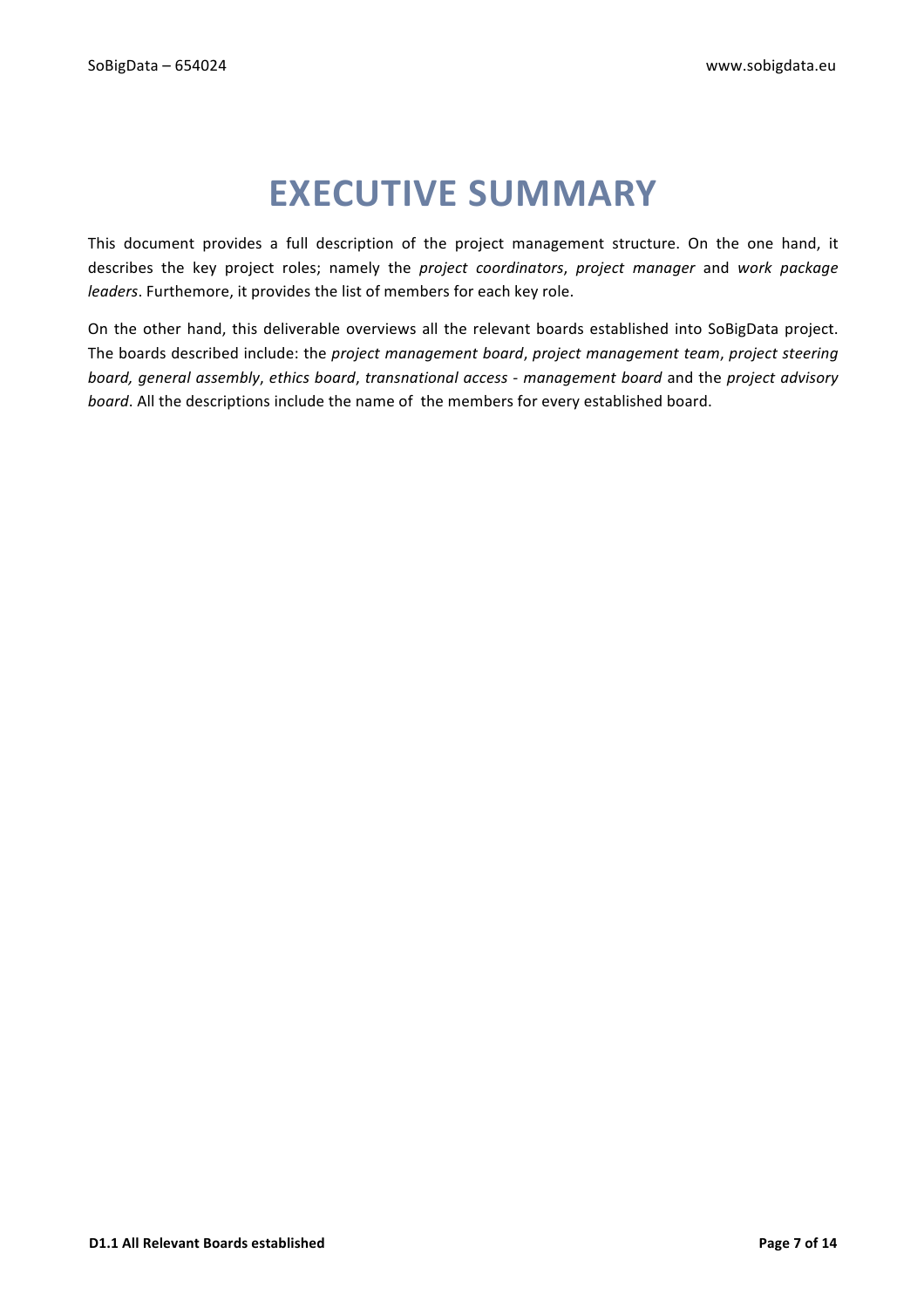## **1 RELEVANCE TO SOBIGDATA**

## 1.1 PURPOSE OF THIS DOCUMENT

This document provides a full description of all relevant boards established into SoBigData project. In particular, it highlights the key roles inside project, and the role of each board defined into the project. Furthermore, it provides the name of the actual members inside every board.

## 1.2 RELEVANCE TO PROJECT OBJECTIVES

This deliverable introduces a full overview of the SoBigData management structure and established boards. All boards are relevant for project management and for the project objectives.

## 1.3 RELATION TO OTHER WORK PACKAGES

Since this document defines all the relevant boards for the management of the SoBigData project, the information available in this documents is in relation to the overall project organization and then all the work packages.

## 1.4 STRUCTURE OF THE DOCUMENT

This deliverable has the following structure: Section 2 proposes an overview on the project management structure, and introduces the SoBigData key roles. Section 3 outlines all relevant boards. All the descriptions include the name of the members for every established board.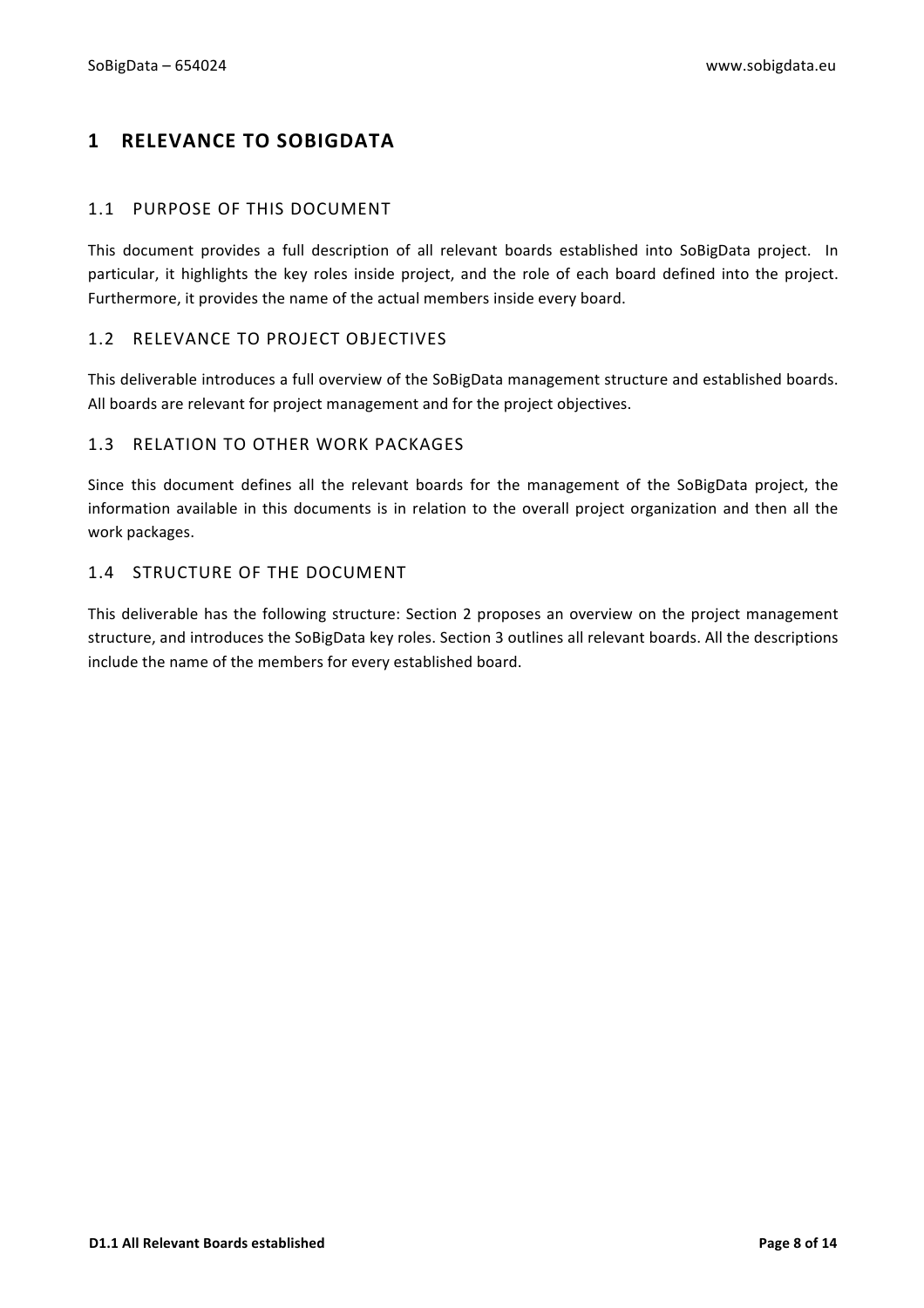## **2 SOBIGDATA MANAGEMENT STRUCTURE**

The overall objective of SoBigData is to strengthen and consolidate a network of leading research centres and infrastructures through Europe and to enhance the integration of scholars, data providers, and users within the SoBigData stakeholder community.

The SoBigData management structure, shown in Figure 1, is designed for accurate and timely implementation of the activities that is undertaken in the project. The management structure secures the **Structure** coordination and integration of these activities towards the SoBigData objectives of the project and thus helps to reach the desired synergistic effects across partners and infrastructures. In order to achieve our<br>obiectives, the work has been divided into 11 work packages (WP). Each WP is led by objectives, the work has been divided into 11 work packages (WP). Each WP is led by investigator/researchers with an established track record and solid experience in running projects of this scale. It is a deliberate design choice to have a mix of senior researchers and younger ones in the increasing stage of their careers, in order to blend experience and enthusiasm. All project management activities are supported by e-facilities to minimise travel and to speed up the decision making process.



**Figure 1. SoBigData management structure** *Figure 6. SoBigData Management Structure.*

## 2.1 SOBIGDATA KEY ROLES secures the coordination and integration of these activities towards the **SoBigData** objectives of the

## 2.1.1 THE PROJECT COORDINATOR

**Fosca Giannotti**, director of research at CNR, is the overall scientific coordination and project implementation, as well as administration. The project coordinator (PC) is the contact person for all interaction and communication with the European Commission and all legal aspects, monitoring the implementation and progress as well as the achievements of the project and reporting to the Commission. The PC acts as chair of the Project Management Board, the Project Steering Board and the Project  $\frac{1}{2}$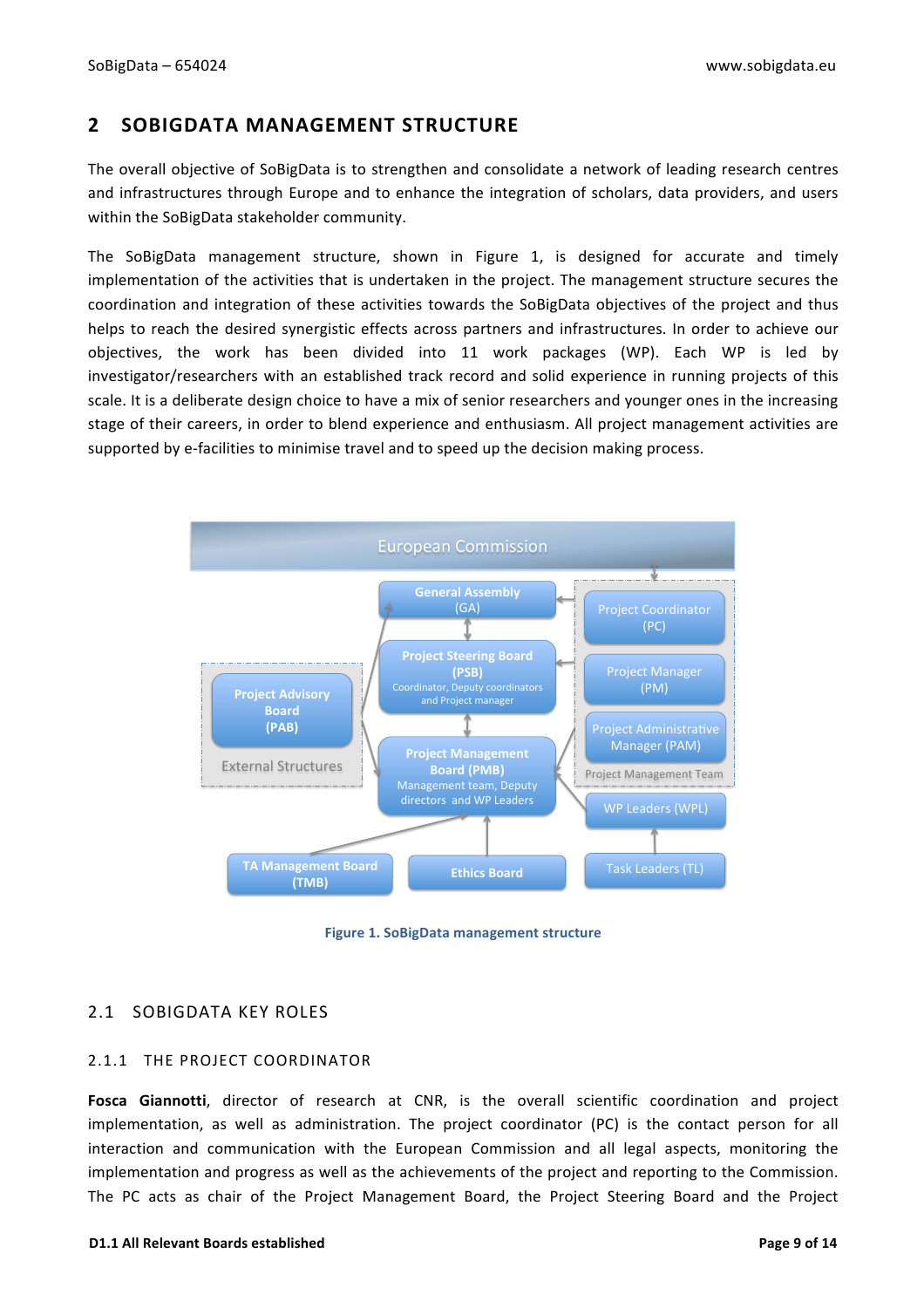Management Team. Two Deputy coordinators assist the PC: Kalina Bontcheva (USFD) and Dino Pedreschi (UNIPI).

## 2.1.2 THE PROJECT MANAGER

The Project Manager (PM) reports to the PC and is responsible for administrative management tasks (organisation of meetings and events, coordinating the preparation of reports, monitoring and maintaining the content on the website, facilitating communication within the consortium, and preparing publicity materials). The PM is responsible for resolving financial and other administrative issues and monitoring the completion of technical and business objectives. The PM participates in facilitating dissemination and training activities in collaboration with the responsible WP leaders. The PM is Valerio Grossi (CNR). The PM is supported by the Project Administrative Manager (PAM), **Chiara Falchi** (CNR) for monitoring and resolving financial and other administrative issues, taking care of the reporting on Sygma portal supervising the activity of the overall consortium and interacting with the central administration of CNR.

## 2.1.3 THE WORK PACKAGE LEADERS

The workpackage leaders are key investigators who manage and monitor the scientific and technical objectives, deliverables and milestones of their respective work package and report to the Project Management Board. WP Leaders are responsible for maintaining an archive of documents, including draft documents, deliverables and meeting minutes, which are stored in the private area of the project website.

The leaders of the work packages are:

*WP1*: Management. Fosca Giannotti, CNR WP2: Ethics. Jeroen Van Den Hoven, TUDelft *WP3*: Dissemination. *Hamish Cunningham*, USFD *WP4*: Training. **Tobias Blanke**, KCL *WP5*: Innovation. *Dirk Helbing*, ETHZ *WP6*: Trans-national Access. **Kalina Bontcheva**, USFD *WP7*: Virtual Access. **Roberto Trasarti**, CNR *WP8*: Big Data EcoSystem. Gerhard Gossen, LUH *WP9*: Big Data Analytics methods and techniques. *Dino Pedreschi*, UNIPI *WP10*: SoBigData e-Infrastructure. *Paolo Manghi*, CNR *WP11*: Evaluation, *Natalia Andrienko*, FRH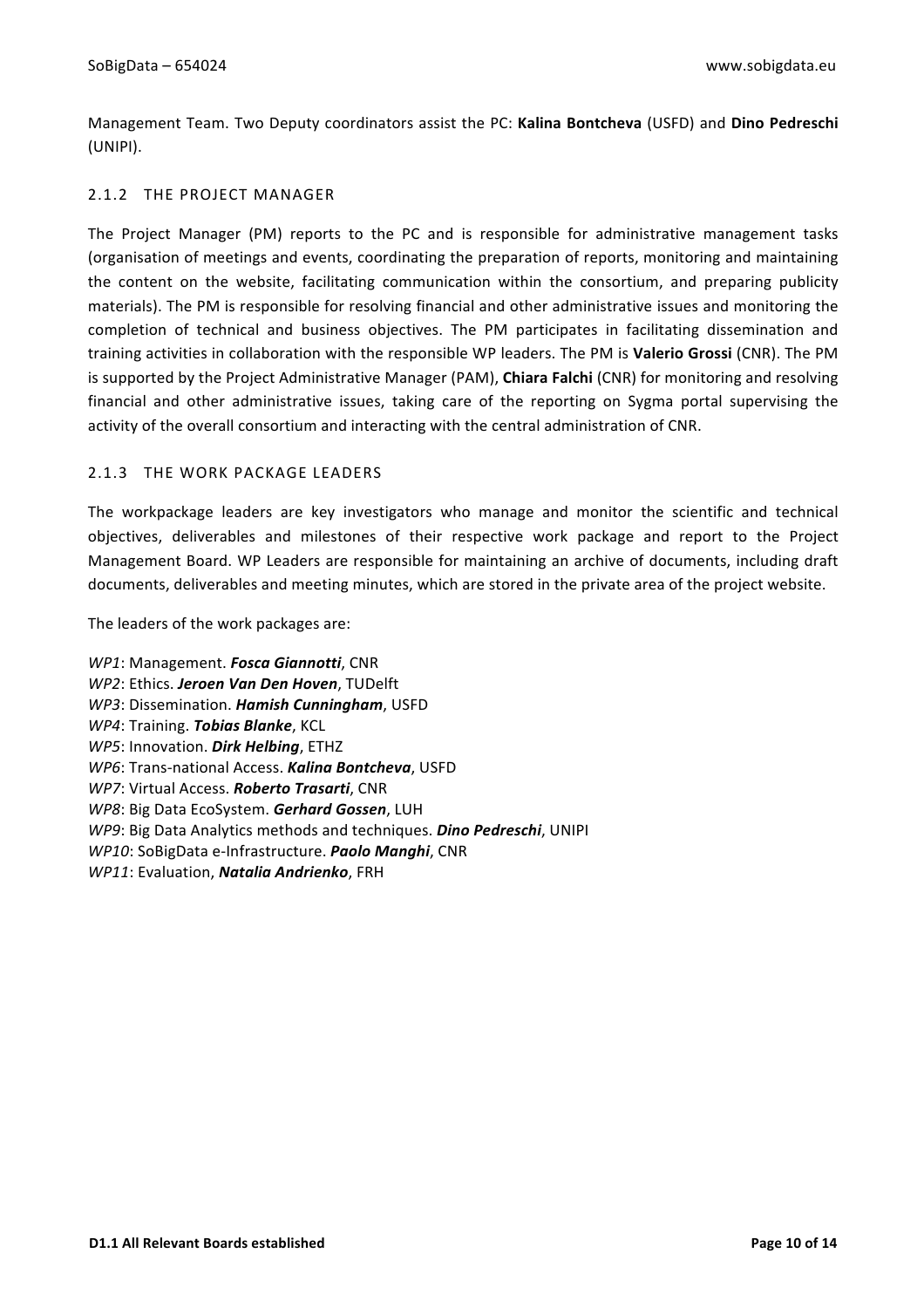## **3 MANAGEMENT BODIES**

The main management bodies responsible for the strategic direction, management and administration of the project are defined in the following sections.

## 3.1 PROJECT MANAGEMENT TEAM

The Project Management Team (PMT) provides a management structure that monitors the progress and quality of the project and resources. The PMT consists of the PC, the PM and the PAM, supported by the CNR European Office (LEAR). The PC may co-opt into the PMT other representatives as necessary to assist her in the day-to-day running of the project. This Team is the central locus for the ultimate success of the project, so particular attention is paid to monitoring the Gantt chart of the Description of Work for time planning, project reporting and financial control to ensure the project is delivered on time and to budget.

## 3.1.1 PROJECT MANAGEMENT TEAM MEMBERS

**Fosca Giannotti** (CNR) as PC **Valerio Grossi (CNR)** as PM **Chiara Falchi** *(CNR)* as PAM

## 3.2 PROJECT STEERING BOARD

The Project Steering Board (PSB) is composed of the PC (chair), the PM and the two deputy project coordinators. Its primary focus is on operationalizing the scientific vision of the project issues. The PSB is a smaller body than the PMB and is more flexible to meet whenever either the PC or a member of the PMB considers this necessary to ensure focused and flexible action. In the first phase of the project the PSB meets twice per month. When the project is well on track, this will be reduced to four to six times per year. The meetings are a mix of teleconferences and face-to-face meetings as appropriate. The PSB regularly discusses scientific progress, dissemination, intellectual property rights, exploitation, legal, ethical and regulatory issues and measures to be tabled to consortium bodies.

### 3.2.1 PROJECT STEERING BOARD MEMBERS

**Fosca Giannotti** (CNR) as PC Kalina Bontcheva (USFD) as deputy project coordinator **Dino Pedreschi** (UNIPI) as deputy project coordinator **Valerio Grossi** (CNR) as PM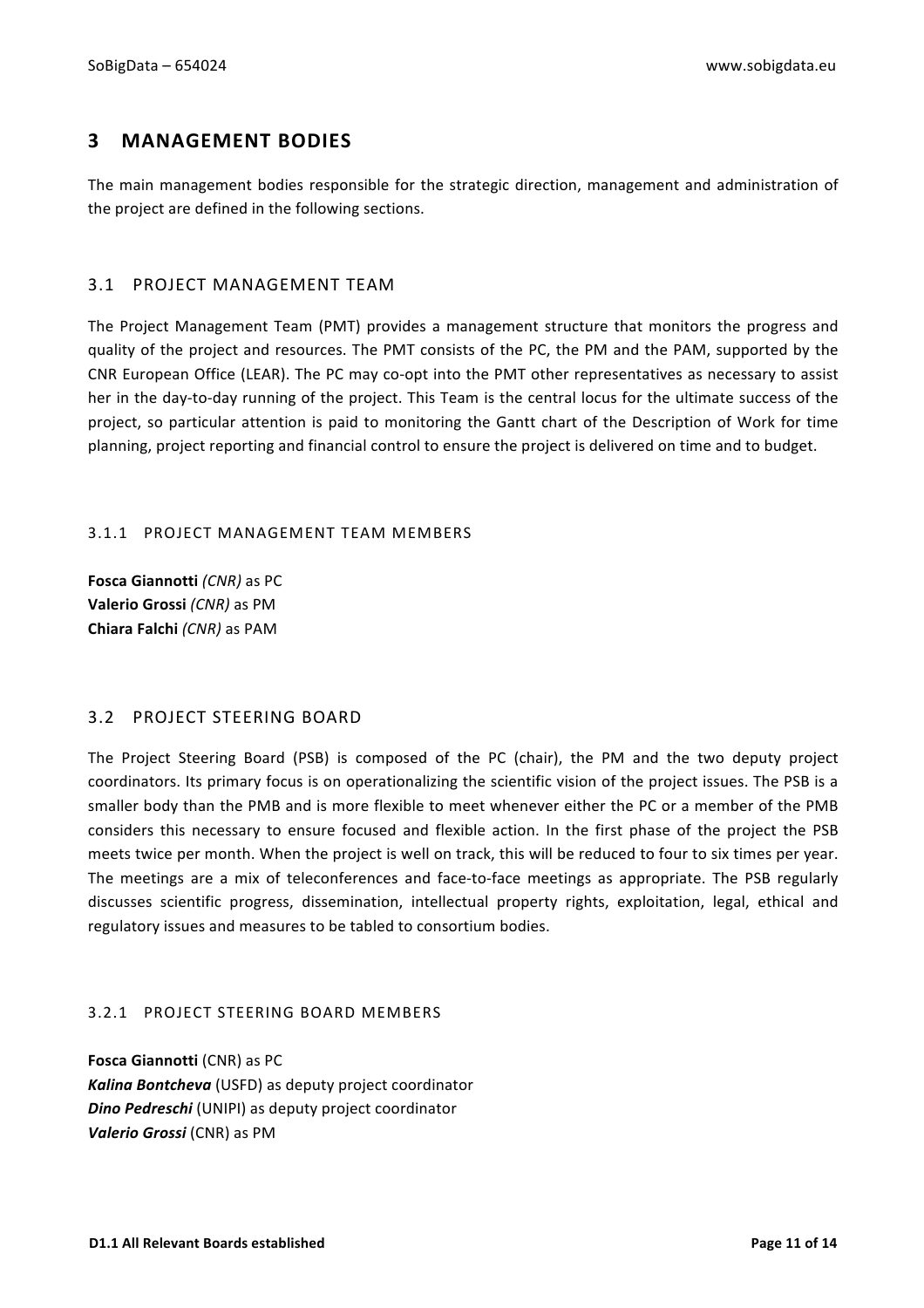## 3.3 PROJECT MANAGEMENT BOARD

The Project Management Board (PMB) is composed of the PC, the PM, the WP Leaders and the technical representatives of those partners that have no WP responsibility. Meetings are chaired by the PC. This committee is the primary executive decision making body. Each area of work will discuss the specifics of their technical input, progress and effort expenditure within their respective work packages and the PMB will balance these inputs, along practical lines, within the overall technical direction agreed in the original Description of Work. Ethics and Gender issues will also be monitored by the PMB. There are meetings of the PMB at least every six months and more frequently, if required. These meetings will be virtual or face-toface, as appropriate.

### 3.3.1 PROJECT MANAGEMENT BOARD MEMBERS

WP2: Ethics *Jeroen Van Den Hoven*, TUDelft WP3: Dissemination *Hamish Cunningham*, USFD WP4: Training *Tobias Blanke*, KCL WP5: Innovation **Dirk Helbing**, ETHZ WP6: Transnational Access *Kaling Bontcheva*, USFD WP7: Virtual Access *Roberto Trasarti*, CNR WP8: Big Data EcoSystem **Gerhard Gossen**, LUH WP9: Big Data Analytics methods and techniques *Dino Pedreschi*, UNIPI WP10: SoBigData e-Infrastructure **Paolo Manghi**, CNR WP11: Evaluation *Natalia Andrienko*, FRH

*representatives of those partners that have no WP responsibility: Marlon Dumas* UT

WP1: Management *Fosca Giannotti*, CNR, *Kalina Bontcheva*, USFD, *Dino Pedreschi*, UNIPI, *Valerio Gross*i CNR

> *Aristides Gionis* AALTO *Fabrizio Lillo* SNS *Guido Caldarelli*, IMT

### 3.4 GENERAL ASSEMBLY

All the partners are member of the General Assembly  $(GA)$ , one person  $(= \text{vote})$  per partner. The PC acts as chair. The GA decides on: the yearly technical and financial plan, the plan for use and dissemination, the strategy and procedure for publications, the training programme. All beneficiaries will be invited to participate in the meeting and to ask questions, give advice and propose actions. The GA also plays a key role in assessing and deciding whether milestones have been achieved.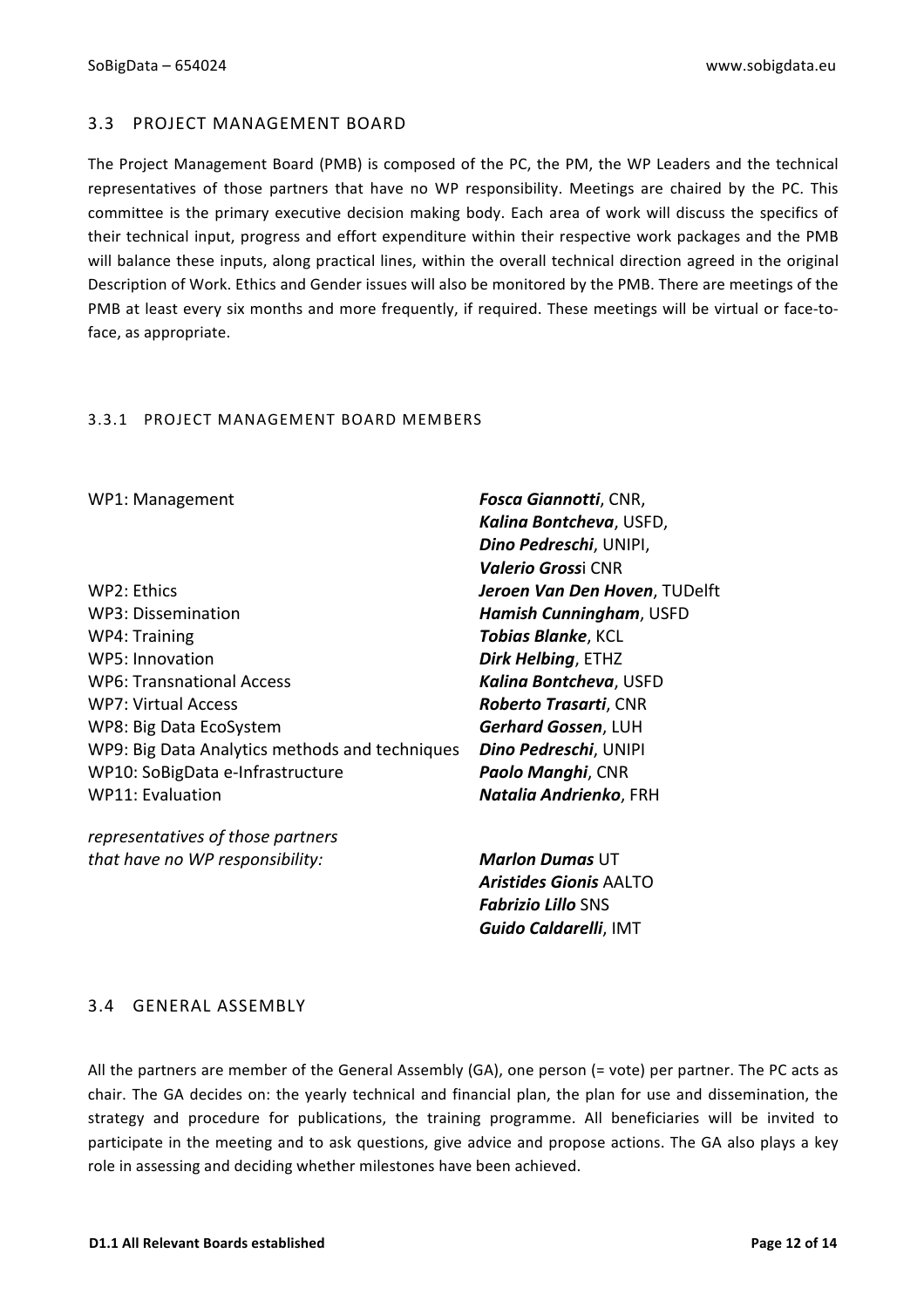#### 3.4.1 GENERAL ASSEMBLY MEMBERS

There is one representative from each partner, named below. Designated representatives may send other named personnel if needed.

| <b>Fosca Giannotti</b>  |
|-------------------------|
| Kalina Bontcheva        |
| Dino Pedrerschi         |
| Gennady Andrienko       |
| <b>Marlon Dumas</b>     |
| Guido Caldarelli        |
| Thomas Risse            |
| Tobias Blanke           |
| Fabrizio Lillo          |
| <b>Aristides Gionis</b> |
| Dirk Helbing            |
| Jeroen Van Den Hoven    |
|                         |

## 3.5 ETHICS BOARD

Led by **Jeroen Van Den Hoven**, professor of ethics at TUDelft, the Ethics Board guarantees the good governance of data and the research integrity and academic ethics, compliance with ethical and legal framework and consultation with external experts when and where required. **Nikolaus Forgò**, professor for legal informatics and IT law at LUH, acts as Vice Chair and also as the legal counsel to the board. Moreover, as emerged from the Kick-off meeting, this board includes the WP leaders and a representative for those partners that have no WP responsibility.

### 3.5.1 ETHICS BOARD MEMBERS

Led by Jeroen Van Den Hoven, TUDelft. *Nikolaus Forgò, LUH, Vice chair, legal counsel.* **Hamish Cunningham**, USFD, leader of WP3: Dissemination. **Tobias Blanke**, KCL, leader of WP4: Training. **Dirk Helbing**, ETHZ, leader of WP5: Innovation. Kalina Bontcheva, USFD, leader of WP6: Trans-national Access. *Roberto Trasarti, CNR, leader of WP7: Virtual Access.* Gerhard Gossen, LUH, leader of WP8: Big Data EcoSystem. **Dino Pedreschi**, UNIPI, leader of WP9: Big Data Analytics methods and techniques. **Paolo Manghi**, CNR, leader of WP10: SoBigData e-Infrastructure. *Natalia Andrienko*, FRH, leader of WP11: Evaluation. *Marlon Dumas*, UT. *Aristides Gionis*, AALTO. *Fabrizio Lillo*, SNS. Guido Caldarelli, IMT.